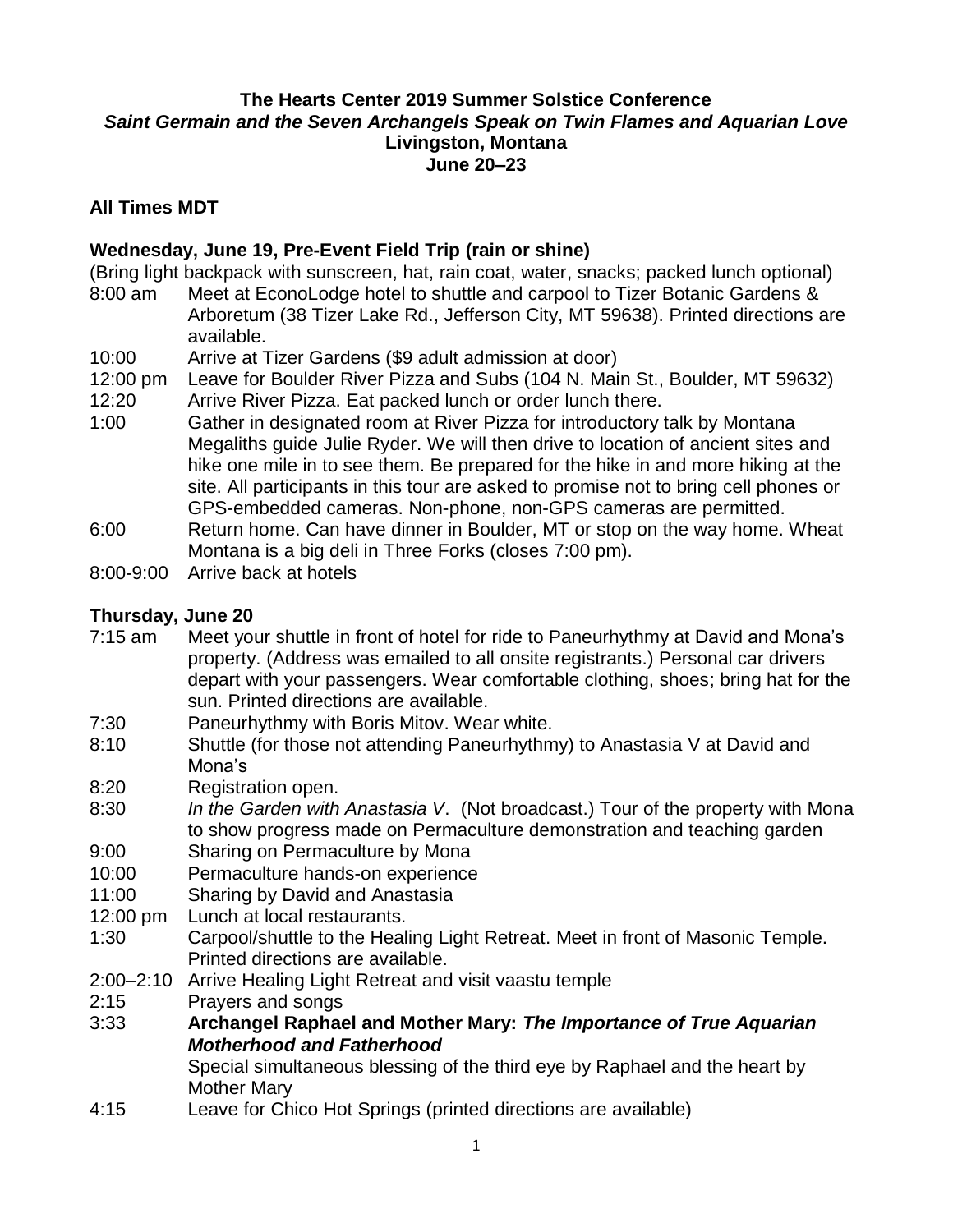- 4:30 Arrive hot springs
- 6:30 Dinner
- 7:30 Evening event open to the public, admission donation-based. Kathleen Karlsen and the Shakti Bliss Kirtan Band at Sanctuary of the Heart Hotel shuttle leaves when Kirtan is over.

### **Friday, June 21** (Summer solstice: 9:54 am)

- 6:45 am Meet your shuttle in front of hotel for ride to David and Mona's.
- 7:00 Paneurhythmy with Boris Mitov. Wear white.
- 7:50 Shuttle from Paneurhythmy to sanctuary or to hotels for breakfast
- 8:35 Shuttle from hotels to sanctuary
- 8:55 In seats in the Sanctuary of the Heart (Mobile phones and all electronic equipment are completely OFF and preferably not brought into sanctuary.)
- 9:00 Silent meditation. Doors are closed. (If sanctuary doors are closed when you arrive, use overflow room to view the service until the doors are reopened.)
- 9:15 Prayers, decrees, songs. Doors are reopened. **Archangel Chamuel and Charity:** *Love Is the Fulfillment of the Law within Marriage and All Relationships* **Archangel Michael and Faith:** *We Come to Defend Love within Aquarian Families and Communities*
- 11:00 Intermission
- 11:15 Prayers and songs

# **Archangel Gabriel and Hope:** *Purity Is the Key to Bringing Forth the Children of Aquarius*

- 1:00 pm Lunch at local restaurants (see Restaurant Listing . Store open. Register for picnic lunch in store.
- 2:30 Hike to Pine Creek water fall. Meet in hallway outside of sanctuary to go on shuttle or carpool and for directions.
- 3:00-6:00 Available times to schedule in-person Soul-Raising Sessions
- 7:00 pm Movie: Song of Bernadette in Sanctuary of the Heart Hotel shuttle will leave at 7:00 and after the movie.

# **Saturday, June 22**

- 6:45 am Meet your shuttle in front of hotel for ride to David and Mona's.
- 7:00 Paneurhythmy with Boris Mitov. Wear white.
- 7:50 Shuttle from Paneurhythmy to sanctuary or to hotels for breakfast
- 8:35 Shuttle from hotels to sanctuary
- 8:55 In seats in the Sanctuary of the Heart (Mobile phones and all electronic equipment are completely OFF and preferably not brought into sanctuary.)
- 9:00 Silent meditation. Doors are closed. (If sanctuary doors are closed when you arrive, use overflow room to view the service until the doors are reopened.)
- 9:15 Prayers, decrees, songs. Doors are reopened. **Beloved Saint Germain and Portia:** *Welcome to a New Era of Victorious, Twin-Flame Love!*

**Archangel Uriel and Aurora:** *The Way of Love Made Plain for Couples on the Initiatic Path*

11:00 Intermission Prayers and songs